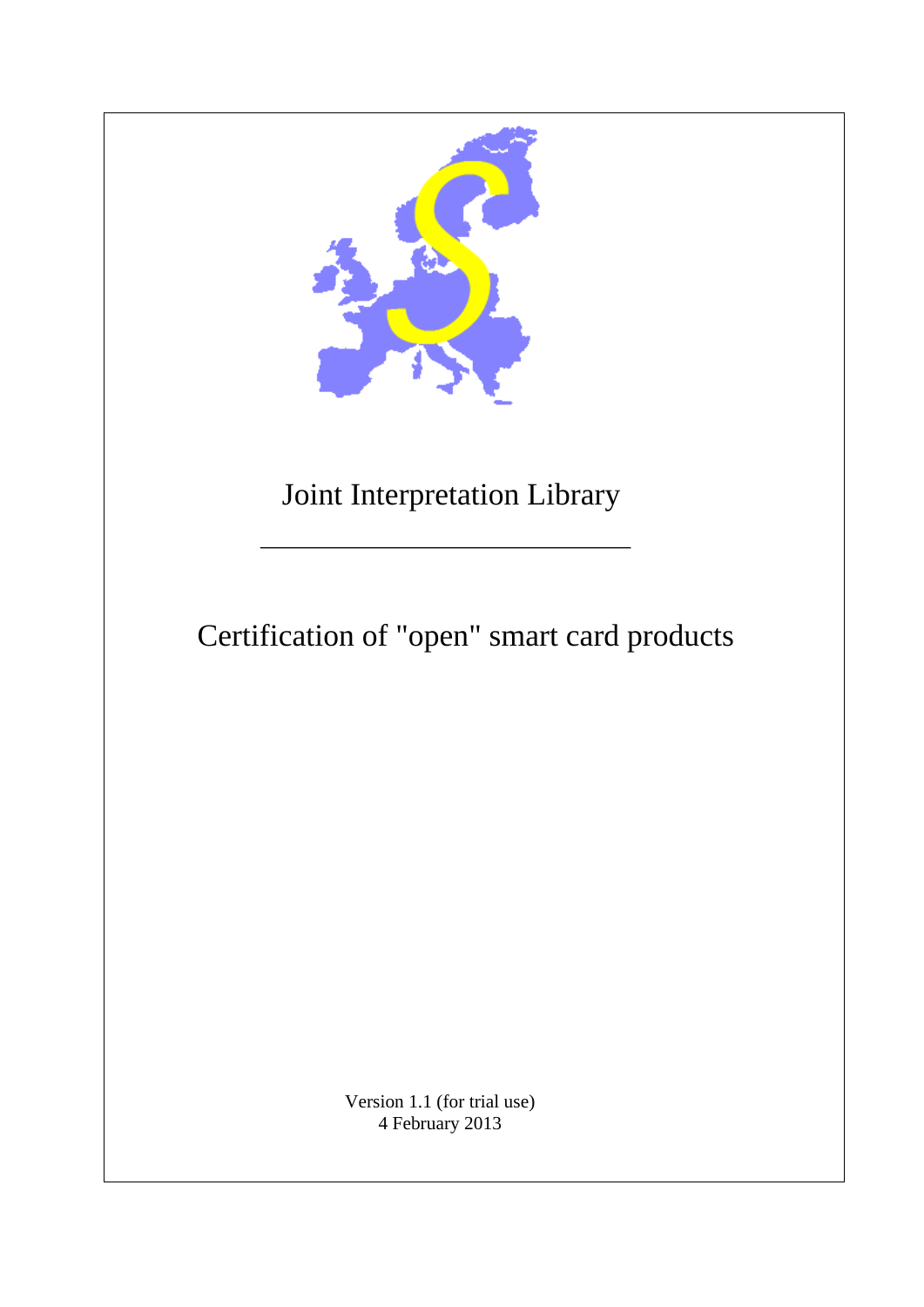# **Acknowledgments:**

The organisations listed below and organised within the Joint Interpretation Working Group (JIWG) provide JIWG Supporting documents in order to assist the consistent application of the criteria and methods between SOG-IS Evaluation and Certification Schemes.

| France:         | Agence Nationale de la Sécurité des Systèmes d'Information (ANSSI) |
|-----------------|--------------------------------------------------------------------|
| Germany:        | Bundesamt für Sicherheit in der Informationstechnik (BSI)          |
| Italy:          | Organismo di Certificazione della Sicurezza Informatica (OCSI)     |
| Netherlands:    | Netherlands National Communications Security Agency (NLNCSA)       |
| Spain:          | Centro Criptológico Nacional (CCN)                                 |
| United Kingdom: | Communications-Electronics Security Group (CESG)                   |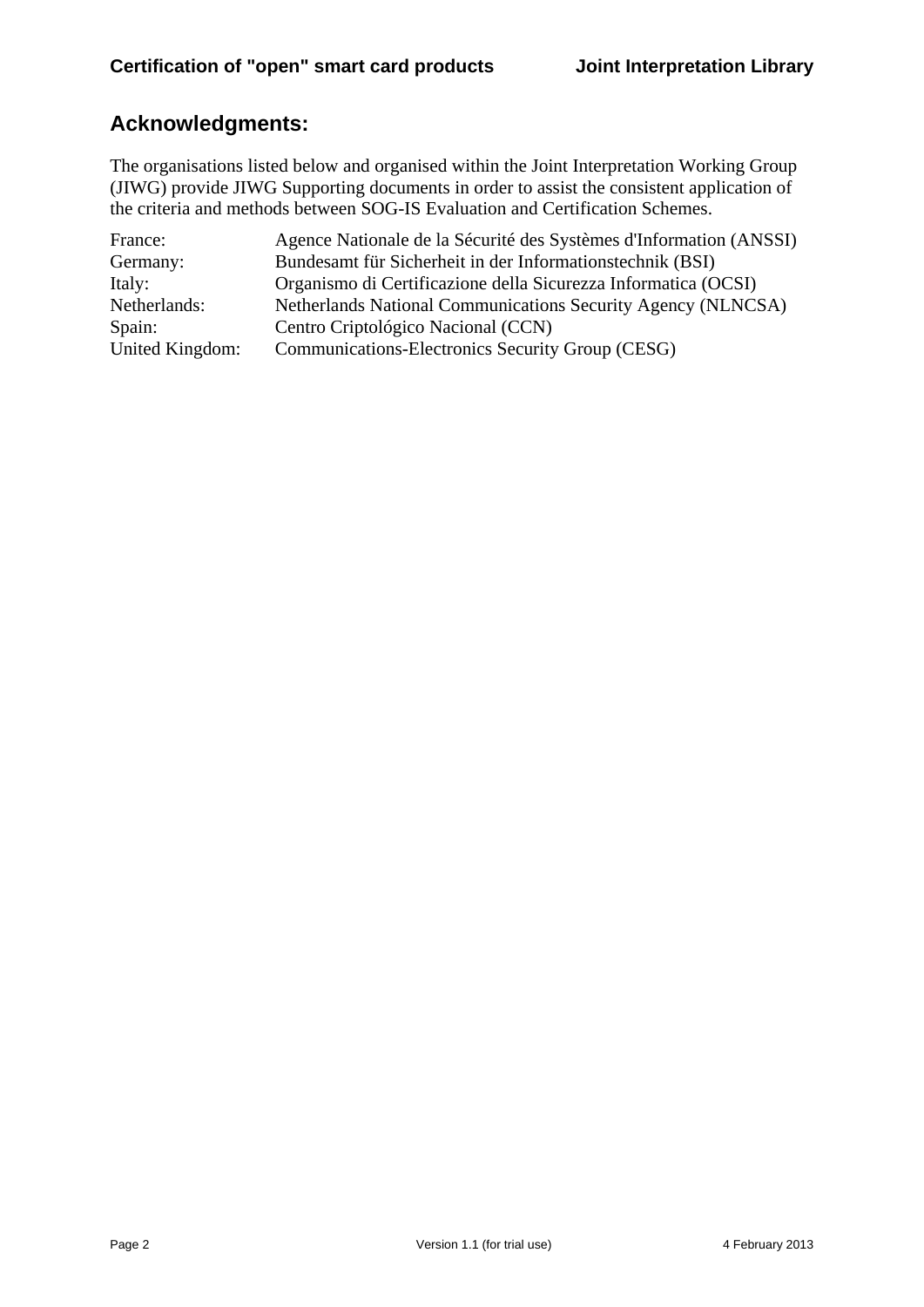# **Table of contents**

| 1                                                           |                                                          |  |  |
|-------------------------------------------------------------|----------------------------------------------------------|--|--|
| 1.1                                                         |                                                          |  |  |
| 1.2                                                         |                                                          |  |  |
| 1.3                                                         |                                                          |  |  |
| $\mathbf{2}$                                                |                                                          |  |  |
| 2.1                                                         |                                                          |  |  |
| 2.1.1                                                       |                                                          |  |  |
| 2.1.1.1                                                     |                                                          |  |  |
| 2.1.1.2                                                     |                                                          |  |  |
| 2.1.2                                                       |                                                          |  |  |
| 2.1.3                                                       |                                                          |  |  |
| 2.1.4                                                       |                                                          |  |  |
| 2.1.5                                                       |                                                          |  |  |
| 2.2                                                         |                                                          |  |  |
| 2.3                                                         |                                                          |  |  |
| 3                                                           | Applications on an open and isolating platform 14        |  |  |
| 3.1                                                         |                                                          |  |  |
| 3.1.1                                                       |                                                          |  |  |
| 3.1.2                                                       |                                                          |  |  |
| 3.2                                                         |                                                          |  |  |
| 3.3                                                         | Application on open and isolating platform maintenance16 |  |  |
| 4                                                           |                                                          |  |  |
| Annex A: Compatibility with existing "open platform" PPs 18 |                                                          |  |  |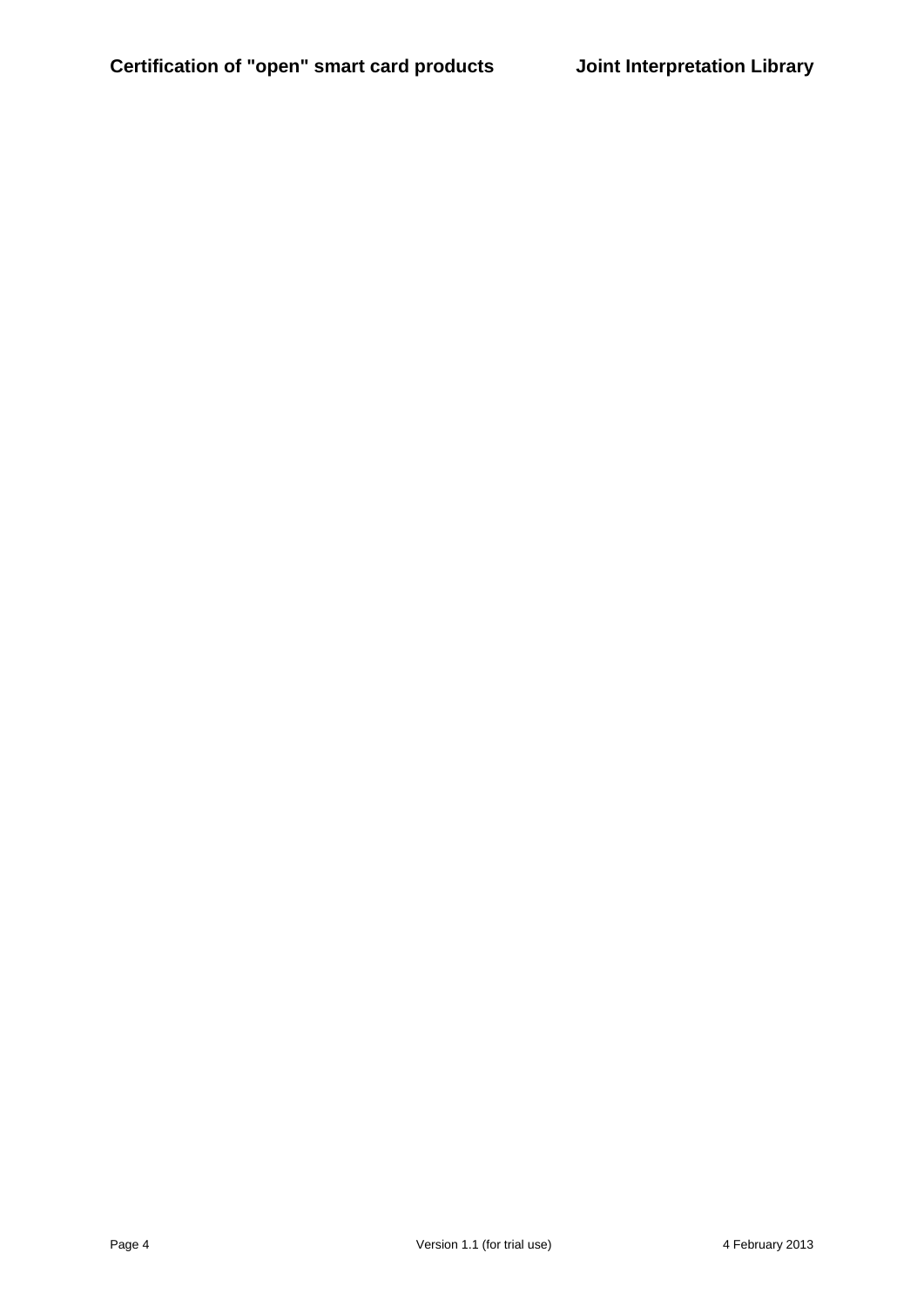# **1 Context and purpose of the document**

## **1.1 Definitions**

- <sup>1</sup>The term product here refers to a generic term that corresponds to a TOE associated to an environment.
- <sup>2</sup>The term "platform" refers to the terminology used in the note [Compo] about the composition of evaluation results process, applied to the composition evaluation case of an "application on a platform". Thus, a product designated here as a "platform" is an integrated circuit with a software operating system and sometimes with native applicative code.
- <sup>3</sup>An "open platform" is a platform that can host new application after its delivery to the end user (i.e. during the 7th phase of the traditional smartcard lifecycle). Such loadings are called "post-issuance" loading (applications loading after delivery of the smartcard to the end user).
- 4 Applications may be installed before the  $7<sup>th</sup>$  phase, we will speak then of "preissuance" loading.
- <sup>5</sup>A "closed platform" is a platform that can't host new application after its delivery to the end user.
- <sup>6</sup>An "isolating platform" is a platform that maintains the separation of the execution domains of all embedded applications on a platform, as of the platform itself. "Isolation" refers here to domain separation of applications as well as protection of application's data.
- <sup>7</sup>"Architecture" corresponds to the top level structure of the product, namely the "open platform" with all the applications contained in the product. (whatever they are loaded in pre or post issuance).
- <sup>8</sup>As new applications loading could be considered before or after the evaluation process, we will speak of known applications and unknown applications to distinguish applications that have been taken into account during the evaluation process from others.
- <sup>9</sup>"Known applications" correspond to the original architecture of the certified product. They are all taken into account by the ITSEF during the evaluation process<sup>1</sup>.
- <sup>10</sup>"Unknown applications" are applications that were unknown at the moment of evaluation. They correspond to an upgrade of the architecture of the evaluated product, from the one stated in the certification report.

# **1.2 Scope**

1

11 This document aims at identifying the certification procedure for open products in order to guarantee that their changed architecture do not affect the effectiveness of the certified security functionality of a certificate already issued for a different architecture of this product. Changed architecture here stands for the addition of

<sup>&</sup>lt;sup>1</sup> They are not necessarily part of the TOE.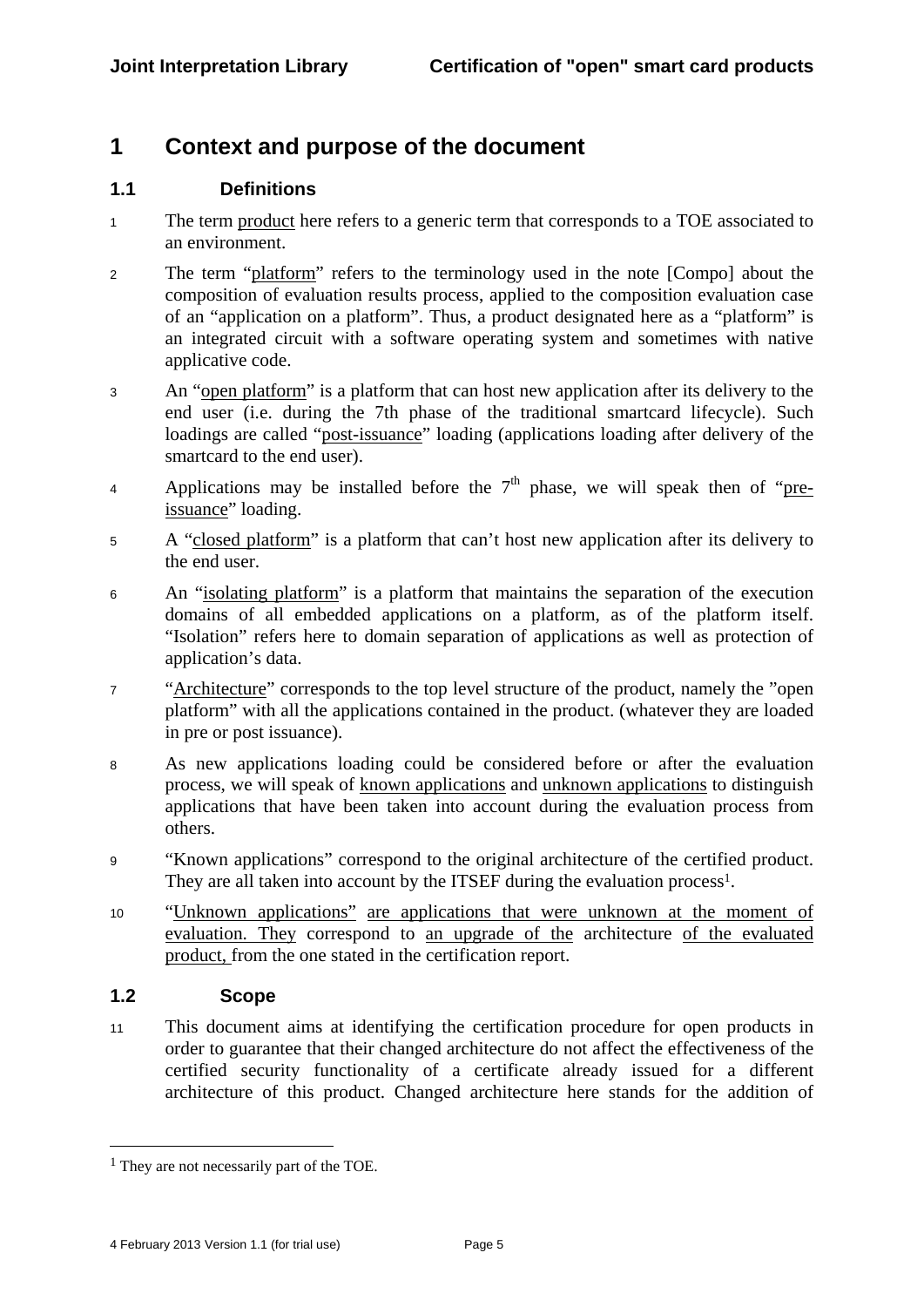applications to the original certified product's architecture (modification of the TOE environment).

- 12 Note, that (in contrast to the situation discussed above) a modification of the platform itself will require recertification/assurance continuity of the platform and consequently of the overall product."
- <sup>13</sup>In order to take into account, in the certificate, the changed architecture of these products, the platform shall have some properties, notably isolation properties for applications activated on the product. Indeed, only products that offer these isolation properties insure that the activation of a new application does not impact the assurance of the functionality as certified. Those platforms which have been evaluated to demonstrate that they offer (under certain constraints) those guarantees are called "open and isolating platform" in this document.
- <sup>14</sup>When new applications are loaded on such an open product, verifications of the fulfilmentof the platform security constraints by those new applications are required to ensurethat the evaluated product (TOE) reaches the AVA\_VAN level aimed in its expected IT-environment extended.
- <sup>15</sup>Open platforms that do not guarantee isolation of applications are certified as closed platform. Closed platforms that do not authorize post-issuance loading are out of the scope of this document.

## **1.3 Note's plan**

- <sup>16</sup>Chapter 2 defines those guarantees and constraints on platforms and provides input for evaluation and certification of "open and isolating platforms".
- <sup>17</sup>Chapter 3 defines those guarantees and constraints on applications and provides input for evaluation of applications on a certified "open and isolating platforms".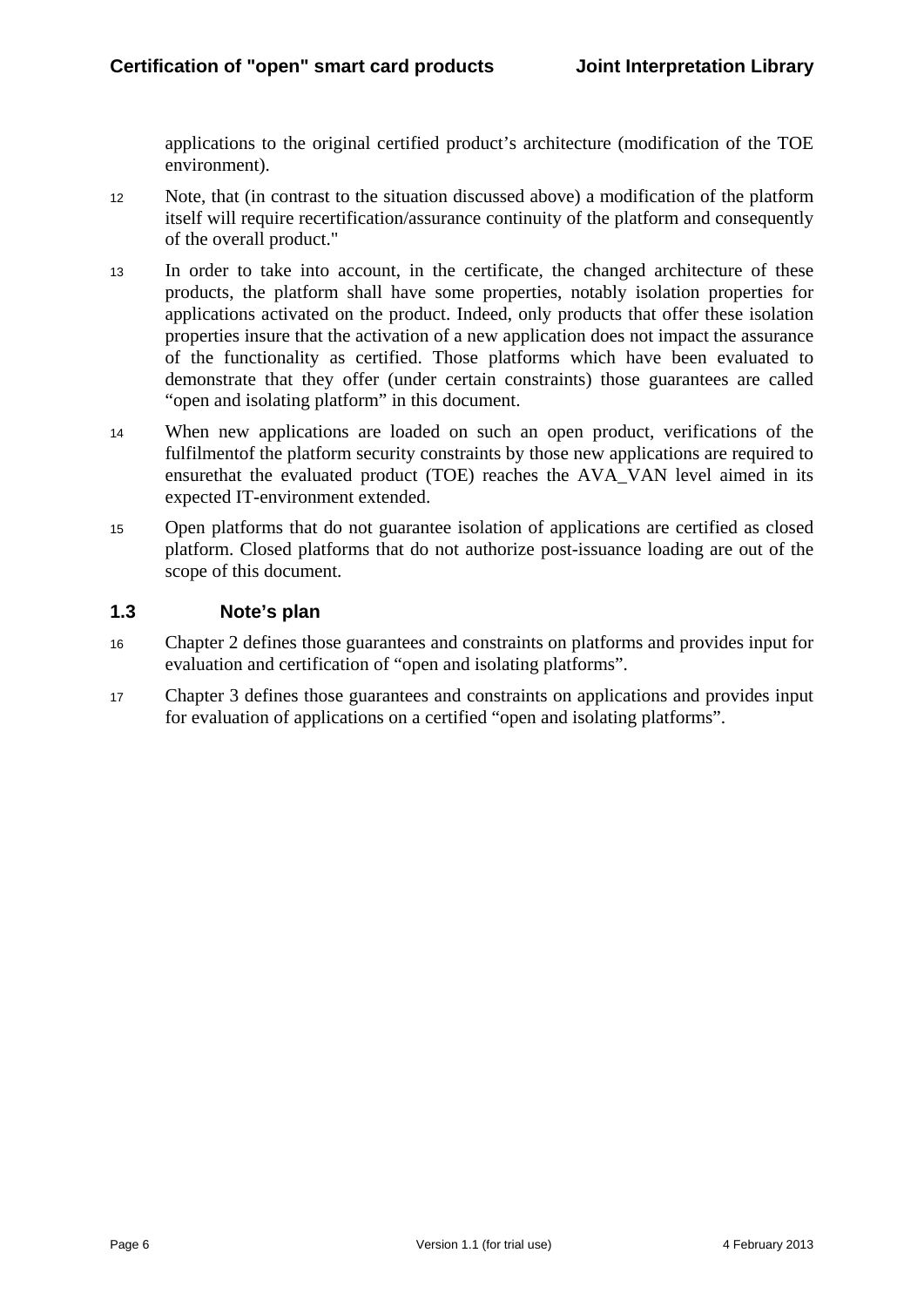# **2 Open and isolating platform**

## **2.1 Evaluation**

<sup>18</sup>We will now refer, in this document, to an open and isolating platform for a platform that has been evaluated in accordance with the elements listed here.

# **2.1.1 Objectives**

## **2.1.1.1 Analysed functionality**

- <sup>19</sup>An "*open and isolating platform*" shall provide the following functionalities that have to be evaluated
	- O1: isolation between all the applications stored on the considered platform, and thus protection against applications that could be hostile;

and

- O2: protection of the post-issuance loading of applications on the considered platform by verification of the integrity and of the authenticity of the verification2 of each application, before their activation3 thanks to the evidences defined in the following OE2.
- 20 O1 and O2 shall be objectives for the TOE in the security target of the platform.

## **2.1.1.2 Evaluation environment**

- <sup>21</sup>An "*open and isolating platform*" is a platform which has been submitted to an evaluation process that makes mandatory the following requirements for all the applications that are loaded on the platform:
	- OE1: all applications that will be loaded on the platform have to be verified, before their effective installation (activation), according to the constraints imposed by the targeted platform, related to its isolation properties;

and

- OE2: availability of an integrity evidence for each application to be loaded on the platform (in order to insure that the loaded application has not been changed since the verification of OE1), and also availability of authenticity evidence of those verification.
- 22 OE1 and OE2 shall be objectives for the environment in the security target of the platform.
- <sup>23</sup>OE1 and OE2 are applicable for all applications, whether they will be evaluated to be certified or not. As such, they are applicable for all known or unknown applications.
- <sup>24</sup>For known application, the fulfilment of OE1 and OE2 will be verified by the ITSEF. Nevertheless it is still possible to only verify OE1, and describe the way OE2 shall be

<sup>2</sup> What is loaded is what have been verified

<sup>&</sup>lt;sup>3</sup> That is to say before the loaded file becomes an application usable by the end user.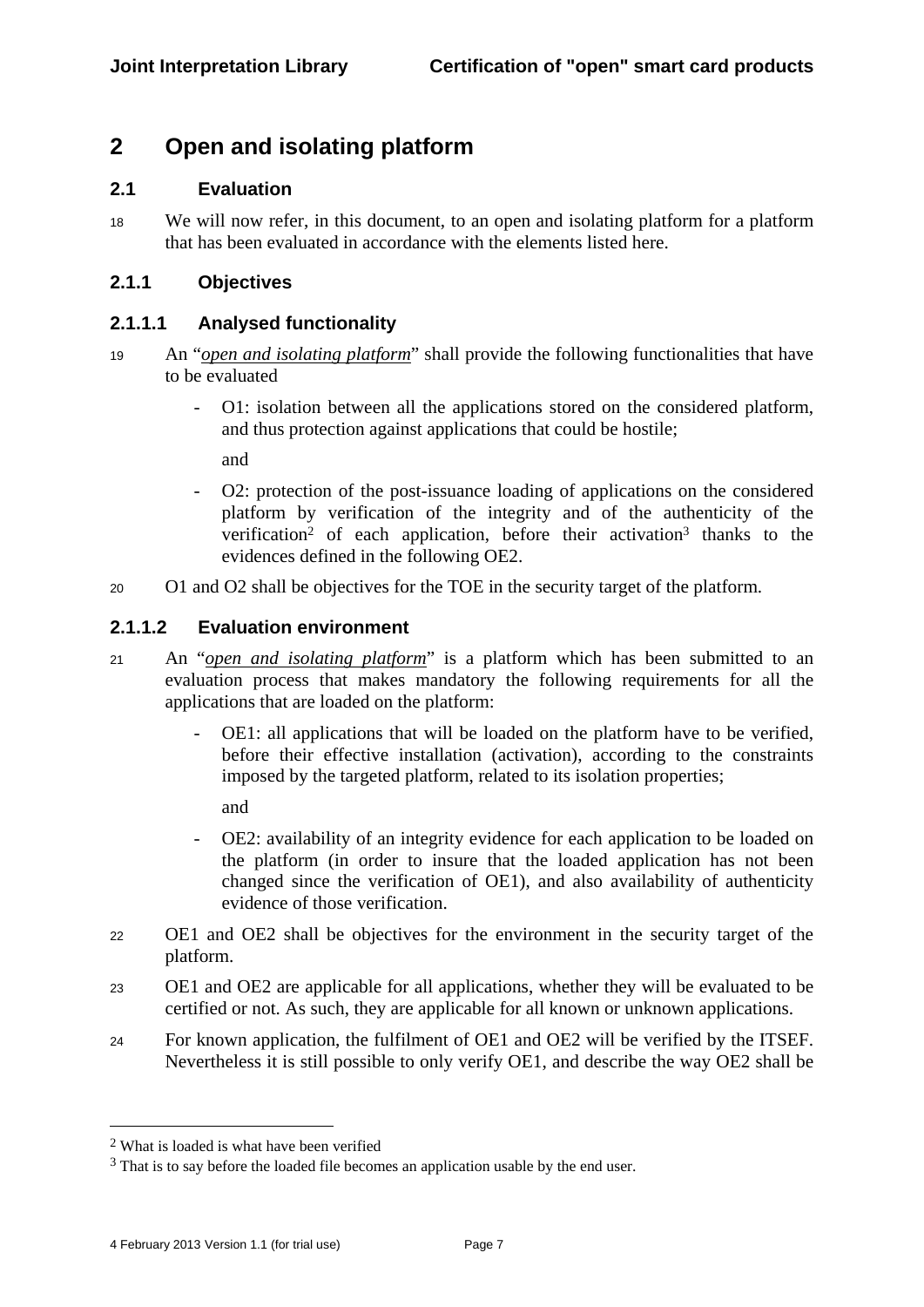fulfilled<sup>4</sup>. Then, the ITSEF will verify the fulfilment of OE1 and evaluate the guidance documentation used to fulfil OE2. In such case, the certificate will unambiguously identify these applications and indicate the usage restriction, requiring the final user to apply the guidance documentations to fulfil OE2.

<sup>25</sup>For unknown application, the verification of the fulfilment of OE1 and OE2 is not possible. The platform certificatewill consist of certificate usage restriction, requiring the final user to apply the guidance documentation to fulfil OE1 and OE2.

# **2.1.2 Identification**

- <sup>26</sup>Speaking generally, certification of open platform should allow the identification of the product evaluated by the ITSEF. This identification consists of:
	- identification of the product in the state in which it has been submitted for evaluation (given to the ITSEF). It includes all the known applications loaded pre-issuance,
	- identification of the all the known applications that can be loaded postissuance.
- 27 Identifiers returned on request by the product shall permit to distinguish the TOE from the product by identifying the platform and listing all the stored applications.
- <sup>28</sup>The evaluation shall consider the whole product, whatever the TOE is. Thus, the platform components and the known applications shall be identified in the identification information provided by the security target. These identification information's will be obviously specified in the certification report of the platform.
- <sup>29</sup>The developer shall give to the ITSEF means to verify that the product identifiers available to the ITSEF correspond to a set of components known by the ITSEF (whatever if those components belong to the TOE or not).
- <sup>30</sup>These requirements permit to avoid the risk of certifying products including applications that do not respect the platform constraints, that is to say which may be hostile for the other applications activated on the product.

# **2.1.3 Life cycle**

- 31 The following picture shows a phase model of the lifecycle of an open platform. It is just an example of such a life cycle: the ALC delivery point related to the platform evaluation may be different from the one identified here.
- 32 Note also that the considered point of delivery can be extended from the one considered in the actual evaluation if the evidence for sites certifications or comparable audit results are provided.

<sup>4</sup> This holds for cases, where OE2 can be fulfilled by organisational measures, which is allowed in certain lifecycle phases, see section 2.1.3.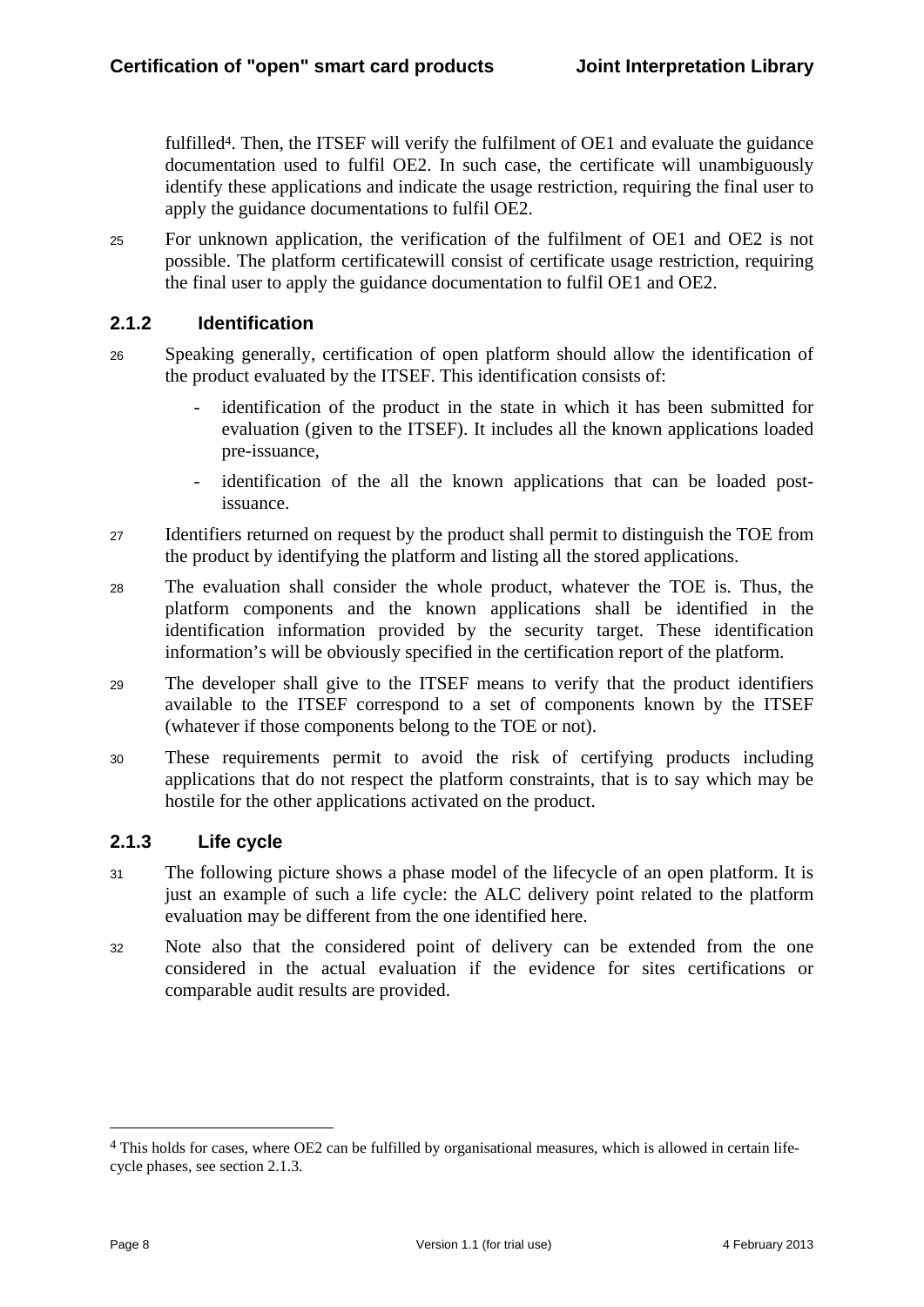

**Figure 1 Open and isolating platform life cycle5**

- <sup>33</sup>An "open & isolating platform" product may contain pre-issuance and post-issuance applications.
- <sup>34</sup>It is useful to precise that the measures to reach the OE2 objective could be of different natures depending of the moment of the loading.
- <sup>35</sup>We distinguish three different cases:
	- Case 1: the application is loaded in pre-issuance and before delivery point; the OE2 objective may be enforced by organizational measures or technical measures ;
	- Case 2: the application is loaded in pre-issuance and after the delivery point, organizational measures are not allowed and technical measures must be employed;
	- Case 3: the application is loaded in post issuance (after issuance of the product); technical measures associated to OE2 objective must be employed.
- <sup>36</sup>By definition all the considered platform allow the case 3 loading (in phase 7 at least).
- <sup>37</sup>To precise the way OE1 and OE2 are realized, the security target shall explain the processes implied in the development, in the verification and in the distribution of the application, and the various roles. The security target shall also describe the evaluation scope regarding this detailed lifecycle.
- <sup>38</sup>In case known applications are part of the evaluated product the following details of the lifecycle shall also be described in the security target:
	- Identification of actors in relation with their role in the management of the processes implied in the application verification;

<sup>5.</sup>Note that the phases 1 to 7 are used as defined in the Protection Profile certified under BSI-CC-PP-0035-2007.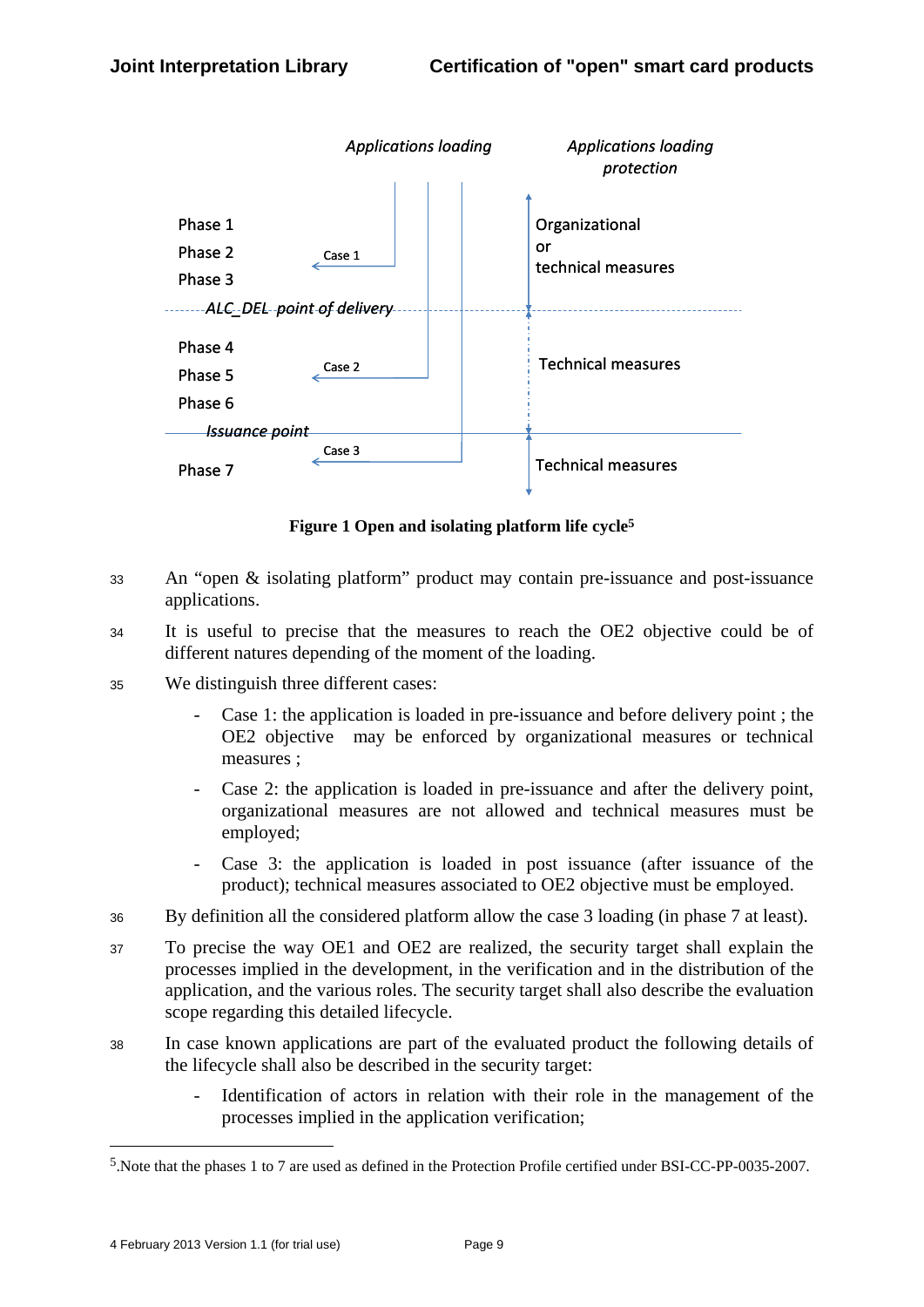- Identification of actors in relation with their role in the management of the process implied in the integrity and authenticity protection of applications from their verification to their loading.
- <sup>39</sup>In addition, the ALC delivery point may be different between the certified platform and a subsequent composite certification of applications on top of the certified platform (see Chapter 3). A typical use case might be that the ALC delivery point is moved to a later stage. Thereby, the composite certification would change the classification of phases with respect to whether they belong to Case 1 or Case 2. Platform certification phases of Case 2 could become Case 1 phases of the composite certification, as the point of delivery is postponed, and would then not mandate technical measures. Such a re-classification is accepted and doesn't contradict nor impact the platform certification.

# **2.1.4 Product guidance**

- 40 In relation with the evaluation environment identified in chapter 2.1.1.2, the following specific guidance shall be provided by the developer:
	- Application development guidance (in relation with OE1), from which are derived the verification guidance that describe the constraints imposed to the application in order to maintain the isolation property of the platform [ISO\_VERIF];
	- Application loading protection guidance (in relation with OE2), that correspond to:
		- Organizational measures for application loading [ORG\_LOAD]<sup>6</sup>;
		- Technical measures for application loading that shall describe how to activate the related functionality (corresponding to O2) of the platform, associated to measures necessary to guarantee the authenticity of the verifications (Key protection for example) [TECH\_LOAD].
- <sup>41</sup>As "open and isolating platforms" always allow the case 3 application loading, [ISO\_VERIF] and [TECH\_LOAD] have always to be provided by the developer.
- <sup>42</sup>It won't be necessary to provide [ORG\_LOAD] if the developer doesn't implement case 1 with organizational measures.
- 43 Note that [ISO\_VERIF] does not correspond to the guidance mandated by AGD\_OPE (guidance documentation for coding of secure applications). [ISO\_VERIF] lists all the development rules related to the maintenance of the isolation properties of the platform between application. Part of AGD\_OPE's guidance dedicated to the application development lists all the development rules related to application that have to provide specific security properties.
- <sup>44</sup>Those guidance will have to be evaluated according to AGD or ALC depending of the loading cases considered by the developer.

<sup>6</sup> This guidance is part of ALC security assurance requirements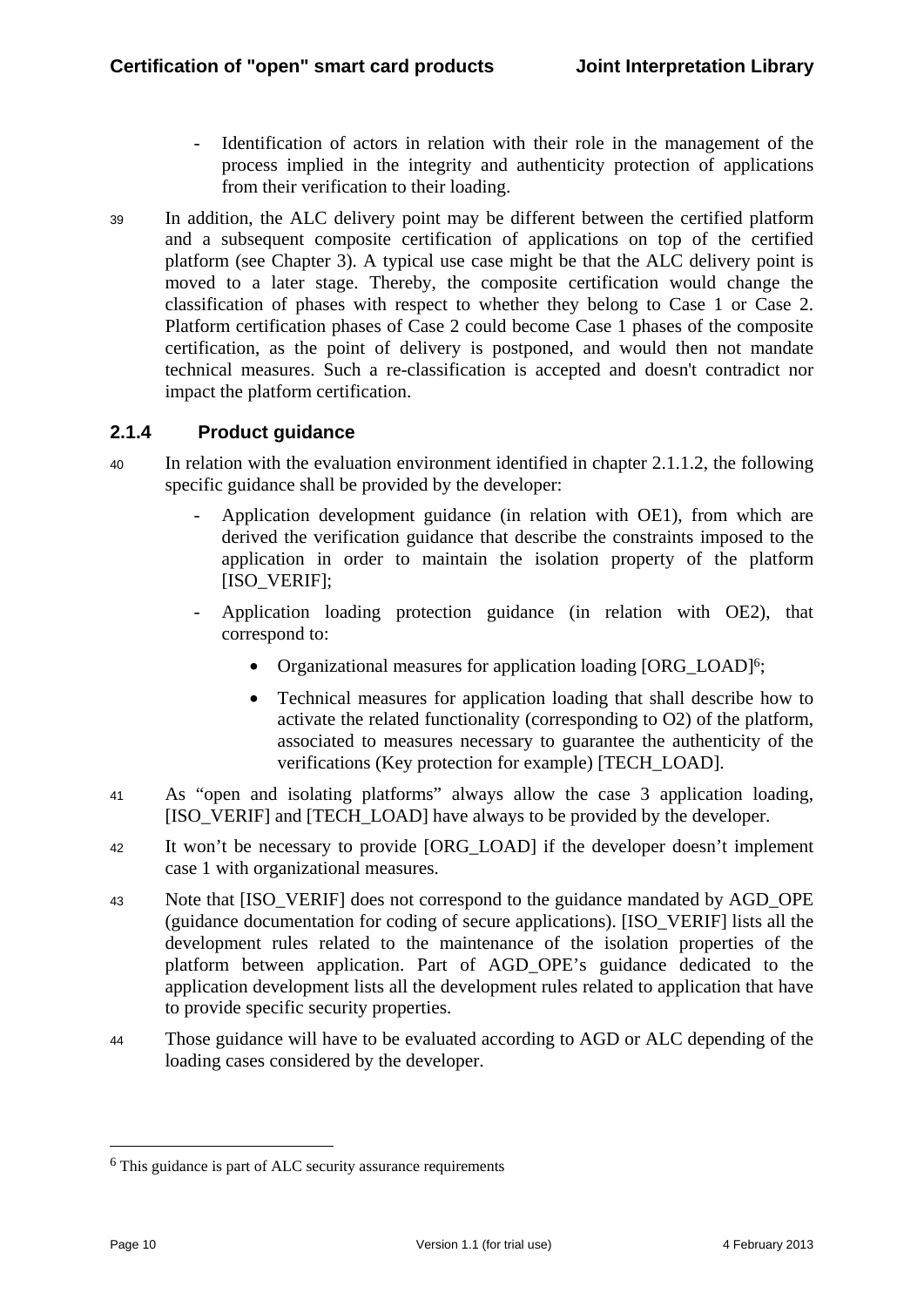## **2.1.5 Evaluated configuration**

- 45 Depending of the actual lifecycle of the considered product, OE1 and OE2 have to be treated by the ITSEF in the following way:
	- 1. The ITSEF will have to systematically check that all known applications fulfilthe OE1 constraint. The ITSEF may rely on developer evidences to check that the application verification has been done. As it can't be checked for unknown applications, compliance to [ISO\_VERIF] will lead to certificate restrictions.
	- 2. When organizational measures are used before the delivery point, the application loading is under developer's responsibility, the associated protection that implements OE2 is covered by ALC Security Assurance Requirement. Therefore, the organizational measures have to be audited.
	- 3. Within the scope of this document, technical measures enforcing OE2 are always used, at least for Case 3. The associated requirements are given in [TECH\_LOAD]. Part or all of these requirements can be enforced by ALC Security Assurance Requirements, therefore the corresponding organizational measures have to be audited. Compliance to [TECH\_LOAD] that can't be checked will consist of certificate restriction.
- <sup>46</sup>Thus OE1 and OE2 have to be verified for all known applications.

#### **2.2 Open and isolating platform certification**

- <sup>47</sup>A certification report for an open and isolating platform have the following specificities:
	- It will precise that the isolation of applications, and also the protection of postissuance application loading have been studied in order to identify that this platform is conformant to the concept of "open and isolating platform". The "evaluated configuration chapter" will precise that the evaluated product is an "open and isolating platform".
	- It will identify, in the "architecture" and "evaluated configuration" chapters, all the known applications that have been checked by the ITSEF during the evaluation process7. It will also precise that all the identified applications in the certification report have been checked according to the OE1 and OE2 objectives.
	- The "evaluated configuration" chapters will also precise that products constituted of a subset of known applications are also certified.
	- The "usage restrictions" chapter shall state the constraints OE1 and OE2 and the references to the guidance [ISO\_VERIF], [ORG\_LOAD] and [TECH\_LOAD], which apply to any application loaded in the product, in particular any new application unknown at evaluation time. Note that this

<sup>7</sup> Those known applications correspond to applications already hosted by the platform included in the product version available to the ITSEF (post issuance applications) or to applications provided by the developer to the ITSEF that are intended to be loaded post-issuance.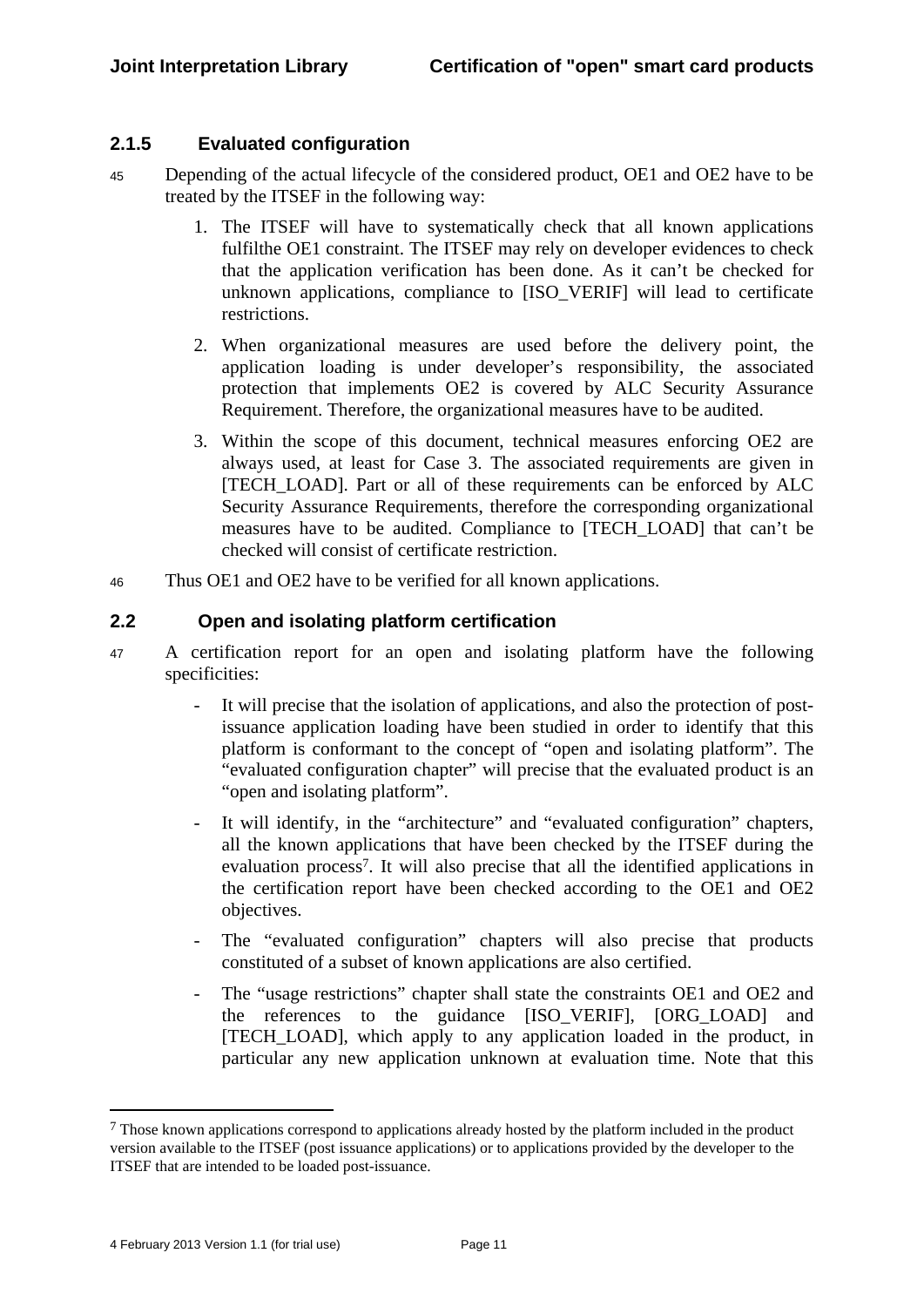chapter may also contain usage restrictions that are not linked to the open and isolation properties of the platform.

- It will describe in the "product life cycle" chapter, the different type of application loading applicable to the product and considered by the developer.
- It may contain as well the list of known application for which OE1 only has been verified. In such cases, the certificate will unambiguously identify these applications and indicate the usage restriction, requiring the final user to apply the guidance documentations to fulfil OE2.
- 48 The loading of unknown applications as Bi ( $i \in [1,1]$ ) implies that the product no more fully suits the product's architecture stated in the open and isolating platform certificate. The evaluation results are only valid if all the other applications loaded on the platform respect the platform certification constraints. Thus the resulting product architecture which respects the security constraints of the associated certificates can be considered as certified. It is up to the risk manager to rely on the assurance of verification of OE1 and OE2 provided by the actor in charge of the deployment of these applications or to rely on the schema. In this last case (if the CC schema solution is selected), the sponsor will then ask for maintenance as stated in chapter 2.3 hereafter.
- <sup>49</sup>The following picture shows the certified product. Here the TOE only corresponds to the platform. Ai (i  $\in$  [1,n]) applications correspond to known pre-issuance applications and are then identified in the platform certification report.



**Figure 2 Product related to an open and isolating platform TOE**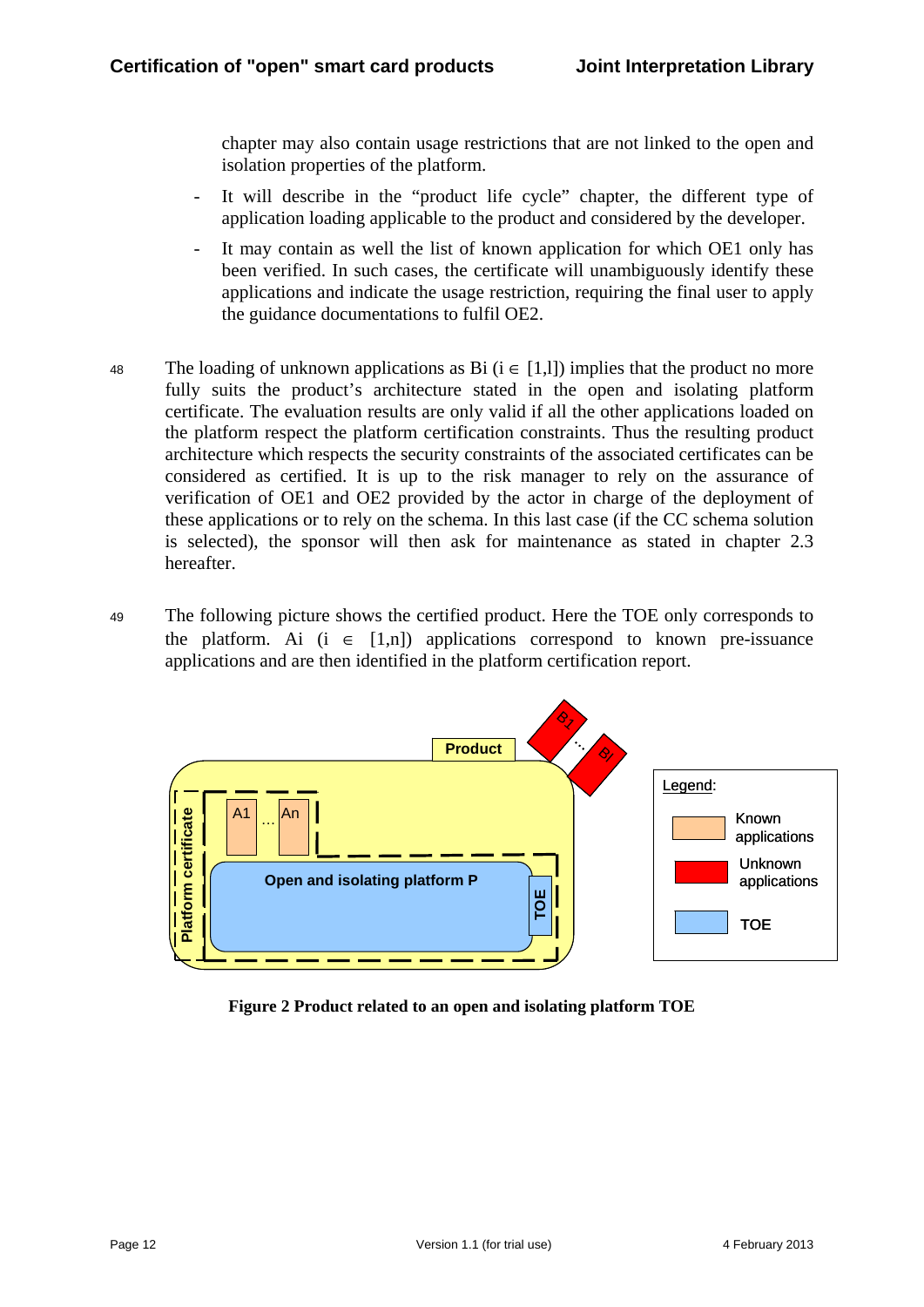## **2.3 Open and isolating platform maintenance**

- <sup>50</sup>The assurance continuity process can be applied to open and isolating platform certificates like any other certificate. This chapter only deals with the specificities of this process for open and isolating platform when no major change of the platform has been performed, and when the developer wants the certified product to include some applications that where unknown during the initial evaluation.
- 51 The certificate restrictions concerning these new applications must be checked. When the verification and loading of these new applications is done in the same previously evaluated way than for the known applications, thus responding to OE1 and OE2, a maintenance report can be issued if the site visit report is still valid.
- 52 The developer will have to provide the evidences related to those new applications with its impact analysis (same type of evidences than those provided during the initial evaluation process for applications Ai,  $i \in [1,n]$ ). The impact analysis shall also describe the main functionality of the new applications (applications Bi,  $(i \in [1,1])$ ).



**Figure 3 Maintained product related to an open and isolating platform TOE**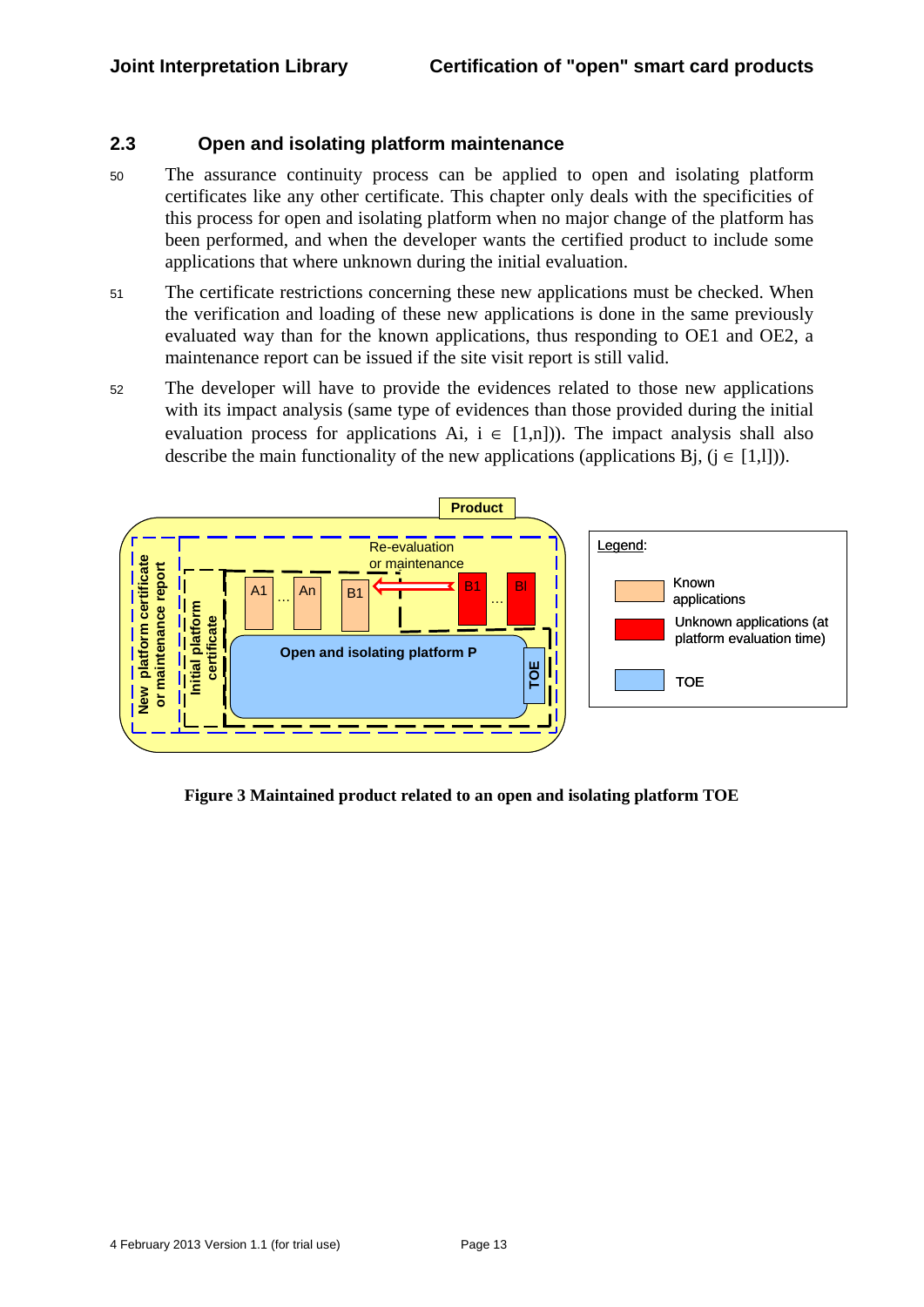# **3 Applications on an open and isolating platform**



#### **Figure 4 Standard certificate TOE and related product**

- 53 In this picture, platform P and applications Ai ( $i \in [1,n]$ ) have been evaluated and have led to an open and isolating platform certificate. All Ai applications are identified in the platform certificate.
- 54 Applications A and Cj ( $j \in [1,m]$ ) correspond to application loaded after the platform certification but known at application evaluation time. They might either correspond to post (case 3) or pre-issuance (case 1 or 2) applications.
- 55 Application A is the application targeted by the application on platform evaluation. We consider here that this evaluation is done according to the composition process [Compo] with reference to:
	- the usual security application development guidance for applications that provide security functionality;
	- the guide [ISO VERIF] that describes the constraints imposed to the applications in order to maintain the isolation property;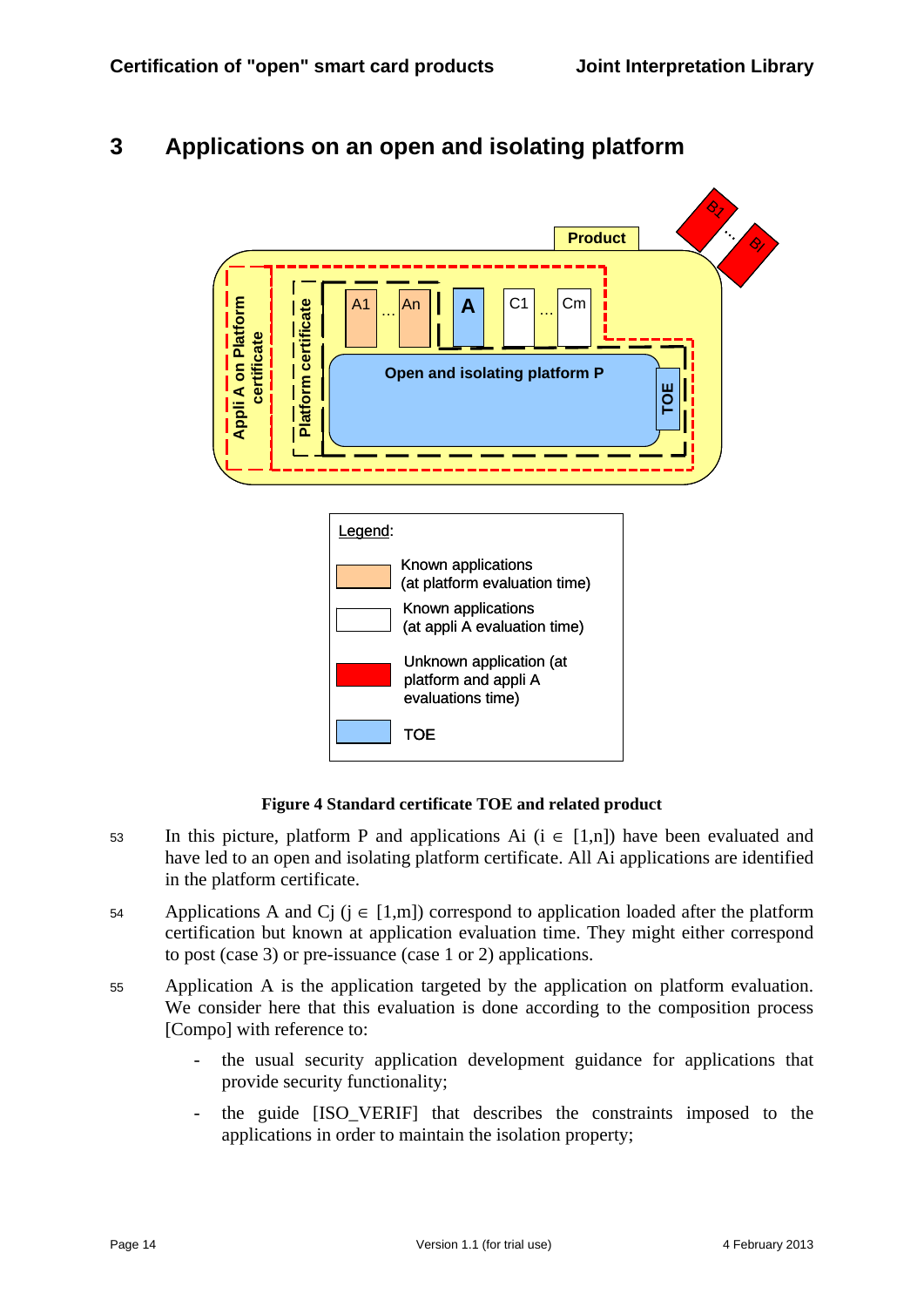- and possibly the application loading protection guidance [ORG\_LOAD] or [TECH\_LOAD].
- 56 So the considered TOE here is the "application A on platform P". Of course other specific CC activities will have to be performed by the ITSEF. This chapter only focus on the requirements imposed by the open and isolating platform evaluation.

## **3.1 Evaluation**

## **3.1.1 Objectives from the platform certificate**

- <sup>57</sup>The standard evaluation process requires considering all the known applications. The applications Ai have already been considered at platform evaluation and are identified in the platform certificate report (see 2.2). So in the resulting A on P certification report all the new known applications Ci have to be identified according to the rules defined in 2.1.1.2.
- 58 To precise the way OE1 and OE2 are realized, the security target shall detail actors implied in the development, in the verification and in the distribution of the applications, and their roles. The security target should also describe the evaluation scope regarding this detailed lifecycle.
- 59 The ITSEF will have to check that all applications respect the platform requirements OE1 and OE2 and that all applications Ai and Cj fulfill the security functional compatibility constraints of application A (see chapter 3.1.2).
- <sup>60</sup>For the applications Cj the respect of the requirements OE1 and OE2 shall be evaluated following the same rules than for the known applications Ai at platform evaluation time (see paragraph 2.1.5), with reference to platform guidance (see paragraph 2.1.4).
- <sup>61</sup>For the targeted application A the respect of the two requirements OE1 and OE2 shall be realised during the composition activities (see assurance requirements ADV COMP of [Compo]) and may follow the rules defined in 2.1.5 with reference to platform guidance defined in 2.1.4 as for the Cj applications.
- 62 The loading of unknown applications as Bk ( $k \in [1,m]$ ) implies that the product no more fully suit the product's architecture stated in the open and isolating platform certificate of A on P. The evaluation results are only valid if all the other applications loaded on the platform respect the platform certification constraints. The product's architectures which respect the security constraints of the associated certificates can be considered as certified. It is up to the risk manager to rely on the assurance of verification of OE1 and OE2 provided by the actor in charge of the deployment of these applications or to rely on the schema. In this last case, the sponsor will then ask for maintenance as stated in chapter 3.3 hereafter.

# **3.1.2 Applications security functional compatibility**

<sup>63</sup>The targeted A application may require the respect by the co-existing applications of some specific security constraints (for instance, an e-passport application can't coexist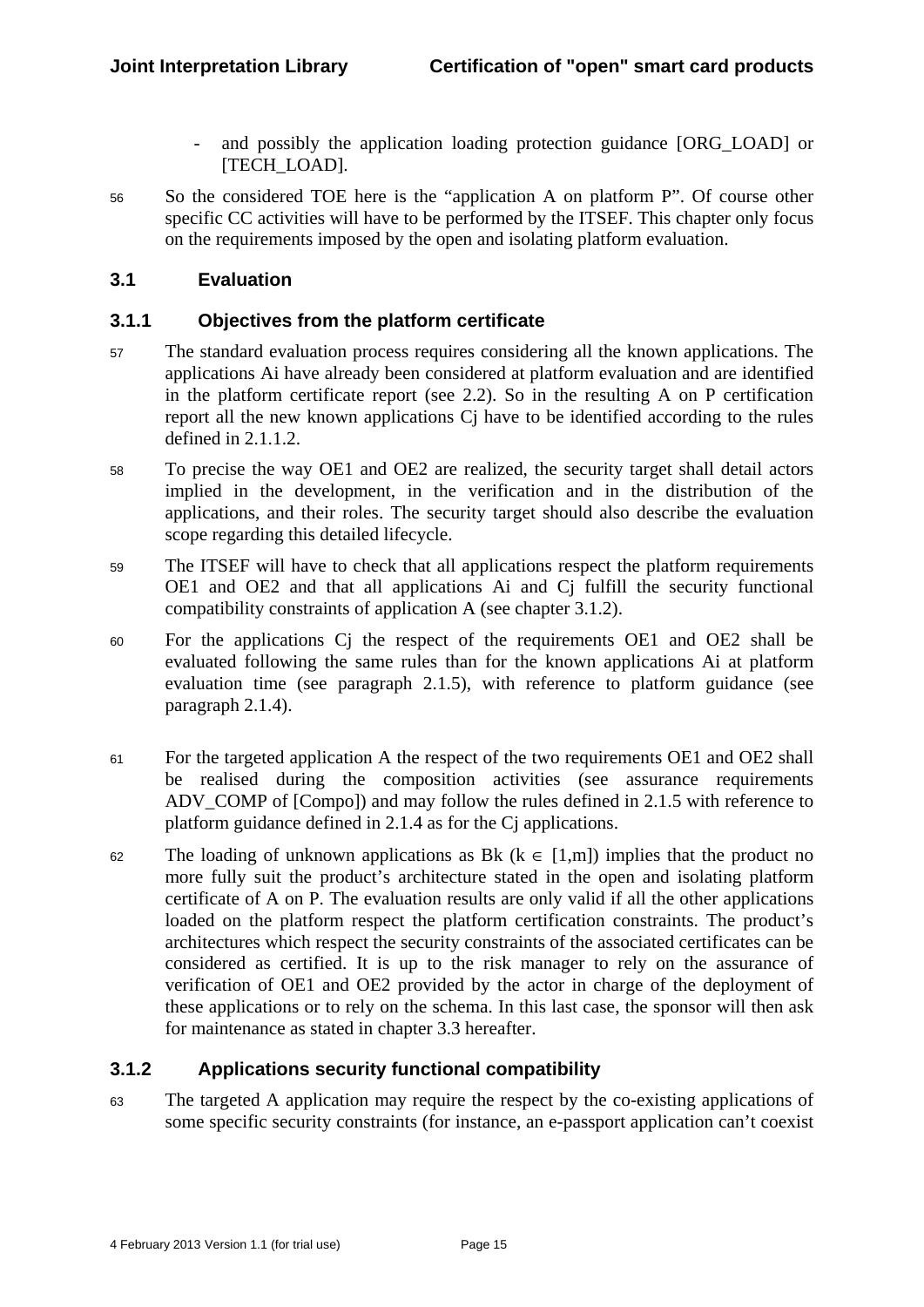with an application that allows the transmission of the user identity without its agreement) that are explicitly described in the application A guide AGD\_OPE.

- <sup>64</sup>*Pre-requisite: The main functionality of application loaded pre-issuance (applications Ai* ( $i ∈ [1,n])$ ) shall be described in the ETR and ETR-COMP related to the platform *evaluation.*
- <sup>65</sup>The ITSEF will have to check that functionalities of applications Cj and Ai fulfil the security constraint required by application A.
- <sup>66</sup>If only some specific product architectures could be certified, regarding the functional compatibility analysis, the ITSEF shall mentioned it to the developer and ask him to provide each of those product's architecture.

## **3.2 Certification**

 $67$  All coexisting applications<sup>8</sup> with the certified one are identified in such a certification report like in a open and isolating platform (see 2.2). But the "evaluated configuration" chapter of the certification report will precise that products constituted of a subset of known applications are also certified.

## **3.3 Application on open and isolating platform maintenance**

- <sup>68</sup>In case the developer wants the certified product to include some unknown applications such as Bk too, the certificate restrictions concerning these applications must be raised.
- <sup>69</sup>A maintenance report may be provided:
	- when the verification and loading of these applications is done in the same way than for the known applications Ai or Cj, thus responding to OE1 and OE2 requirements;
	- and there is no functional compatibility constraints required by the certified A application.
- <sup>70</sup>The developer will have to provide the evidences related to those new applications loading with its impact analysis (same type of evidences than those provided during the initial evaluation process for application Ai or Cj). The impact analysis shall also describe the main functionality of the new applications Bk.
- 71 If this loading is made according to organizational measures, the certification body will be able to publish a maintenance report only if the site visit report is still valid.

<sup>8</sup> Known applications.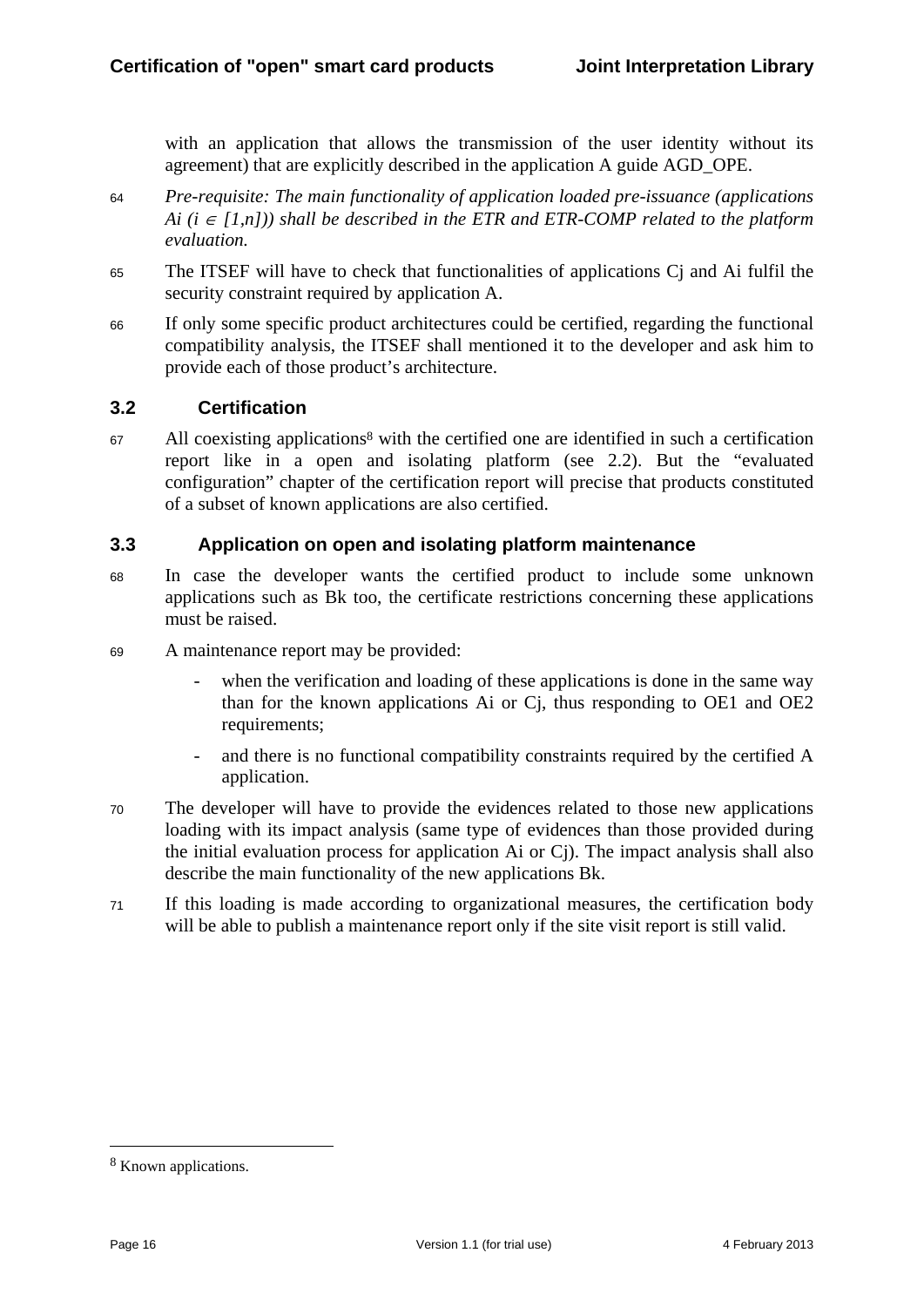# **4 References**

- [Compo] *Joint Interpretation Library Composite product evaluation for smart cards and similar devices*, version 1.2, January 2012.
- [JCO/2.6] *Java Card System Open Configuration Protection Profile, version 2.6*. Certified by ANSSI under the reference ANSSI-CC-PP-2010/03.
- [JCO/3.0] *Java Card Protection Profile Open Configuration, version 3.0*. Certified by ANSSI under the reference ANSSI-CC-PP-2010/03-M01.
- [USIM] *(U)SIM Java Card Platform Protection Profile Basic and SCWS Configurations, réf. PU-2009-RT-79, version 2.0.2.* Certified by ANSSI under the references ANSSI-CC-PP-2010/04 (Basic Configuration) and ANSSI-CC-PP-2010/05 (SCWS Configuration).